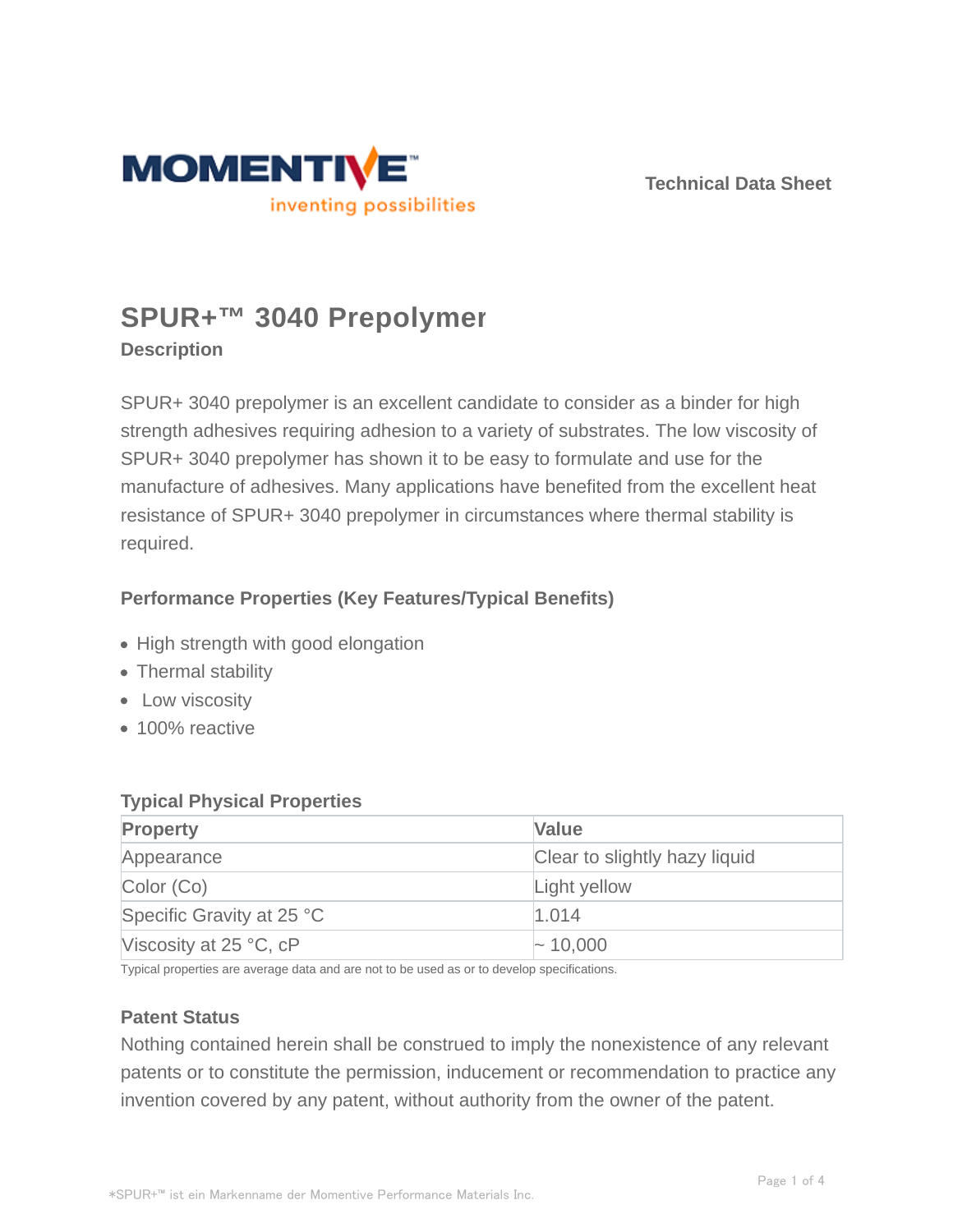## **Product Safety, Handling and Storage**

Customers should review the latest Safety Data Sheet (SDS) and label for product safety information, safe handling instructions, personal protective equipment if necessary, emergency service contact information, and any special storage conditions required for safety. Momentive Performance Materials (MPM) maintains an aroundthe-clock emergency service for its products. SDS are available at www.momentive.com or, upon request, from any MPM representative. For product storage and handling procedures to maintain the product quality within our stated specifications, please review Certificates of Analysis, which are available in the Order Center. Use of other materials in conjunction with MPM products (for example, primers) may require additional precautions. Please review and follow the safety information provided by the manufacturer of such other materials.

## **Limitations**

Customers must evaluate Momentive Performance Materials products and make their own determination as to fitness of use in their particular applications.

#### **Contact Information**

Email commercial.services@momentive.com

## **Telephone**

| <b>Americas</b>      | <b>Latin America</b> | <b>EMEAI- Europe, Middle</b><br>East, Africa & India | <b>ASIA PACIFIC</b> |
|----------------------|----------------------|------------------------------------------------------|---------------------|
| +1 800 295 2392      | <b>Brazil</b>        | <b>Europe</b>                                        | <b>China</b>        |
| Toll free*           | +55 11 4534 9650     | +390510924300                                        | 800 820 0202        |
| +704 805 6946        | <b>Direct Number</b> | Direct number                                        | Toll free           |
| <b>Direct Number</b> |                      |                                                      | +86 21 3860 4892    |
|                      |                      |                                                      | Direct number       |
| *All American        | <b>Mexico</b>        | India, Middle East &                                 | Japan               |
| countries            | +52 55 2169 7670     | <b>Africa</b>                                        | +81 3 5544 3111     |
|                      | <b>Direct Number</b> | + 91 44 71212207                                     | Direct number       |
|                      |                      | Direct number*                                       |                     |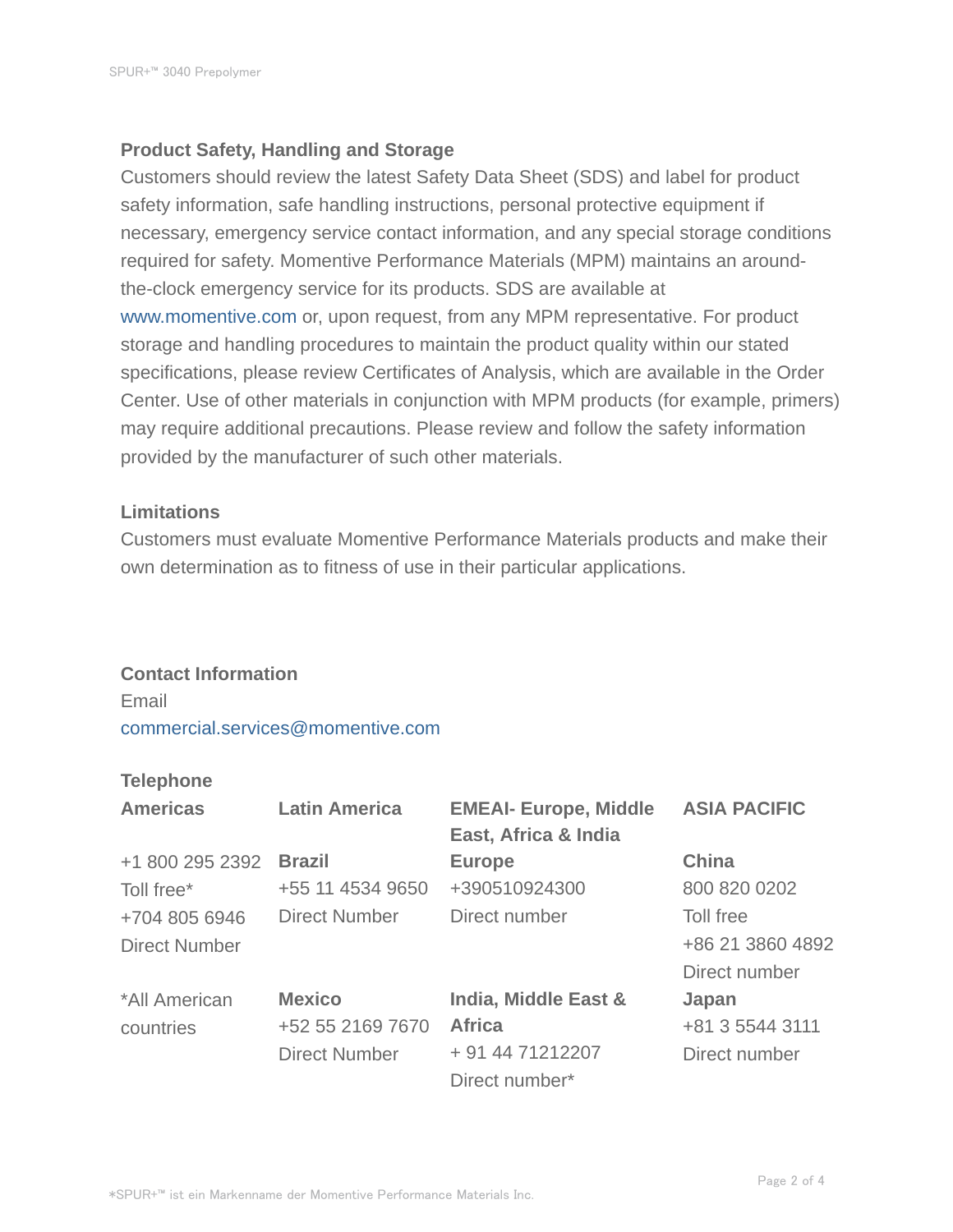**\*All Middle Eastern countries, Africa, India, Korea** +82 2 6201 4600

For literature and technical assistance, visit our website at: www.momentive.com

#### **DISCLAIMER:**

**THE MATERIALS, PRODUCTS AND SERVICES OF MOMENTIVE PERFORMANCE MATERIALS INC. AND ITS SUBSIDIARIES AND AFFILIATES (COLLECTIVELY "SUPPLIER"), ARE SOLD SUBJECT TO SUPPLIER'S STANDARD CONDITIONS OF SALE, WHICH ARE INCLUDED IN THE APPLICABLE DISTRIBUTOR OR OTHER SALES AGREEMENT, PRINTED ON THE BACK OF ORDER ACKNOWLEDGMENTS AND INVOICES, AND AVAILABLE UPON REQUEST. ALTHOUGH ANY INFORMATION, RECOMMENDATIONS, OR ADVICE CONTAINED HEREIN IS GIVEN IN GOOD FAITH, SUPPLIER MAKES NO WARRANTY OR GUARANTEE, EXPRESS OR IMPLIED, (i) THAT THE RESULTS DESCRIBED HEREIN WILL BE OBTAINED UNDER END-USE CONDITIONS, OR (ii) AS TO THE EFFECTIVENESS OR SAFETY OF ANY DESIGN INCORPORATING ITS PRODUCTS, MATERIALS, SERVICES, RECOMMENDATIONS OR ADVICE. EXCEPT AS PROVIDED IN SUPPLIER'S STANDARD CONDITIONS OF SALE, SUPPLIER AND ITS REPRESENTATIVES SHALL IN NO EVENT BE RESPONSIBLE FOR ANY LOSS RESULTING FROM ANY USE OF ITS MATERIALS, PRODUCTS OR SERVICES DESCRIBED HEREIN.** Each user bears full responsibility for making its own determination as to the suitability of Supplier's materials, services, recommendations, or advice for its own particular use. Each user must identify and perform all tests and analyses necessary to assure that its finished parts incorporating Supplier's products, materials, or services will be safe and suitable for use under end-use conditions. Nothing in this or any other document, nor any oral recommendation or advice, shall be deemed to alter, vary, supersede, or waive any provision of Supplier's standard Conditions of Sale or this Disclaimer, unless any such modification is specifically agreed to in a writing signed by Supplier. No statement contained herein concerning a possible or suggested use of any material, product, service or design is intended, or should be construed, to grant any license under any patent or other intellectual property right of Supplier covering such use or design, or as a recommendation for the use of such material, product, service or design in the infringement of any patent or other intellectual property right.